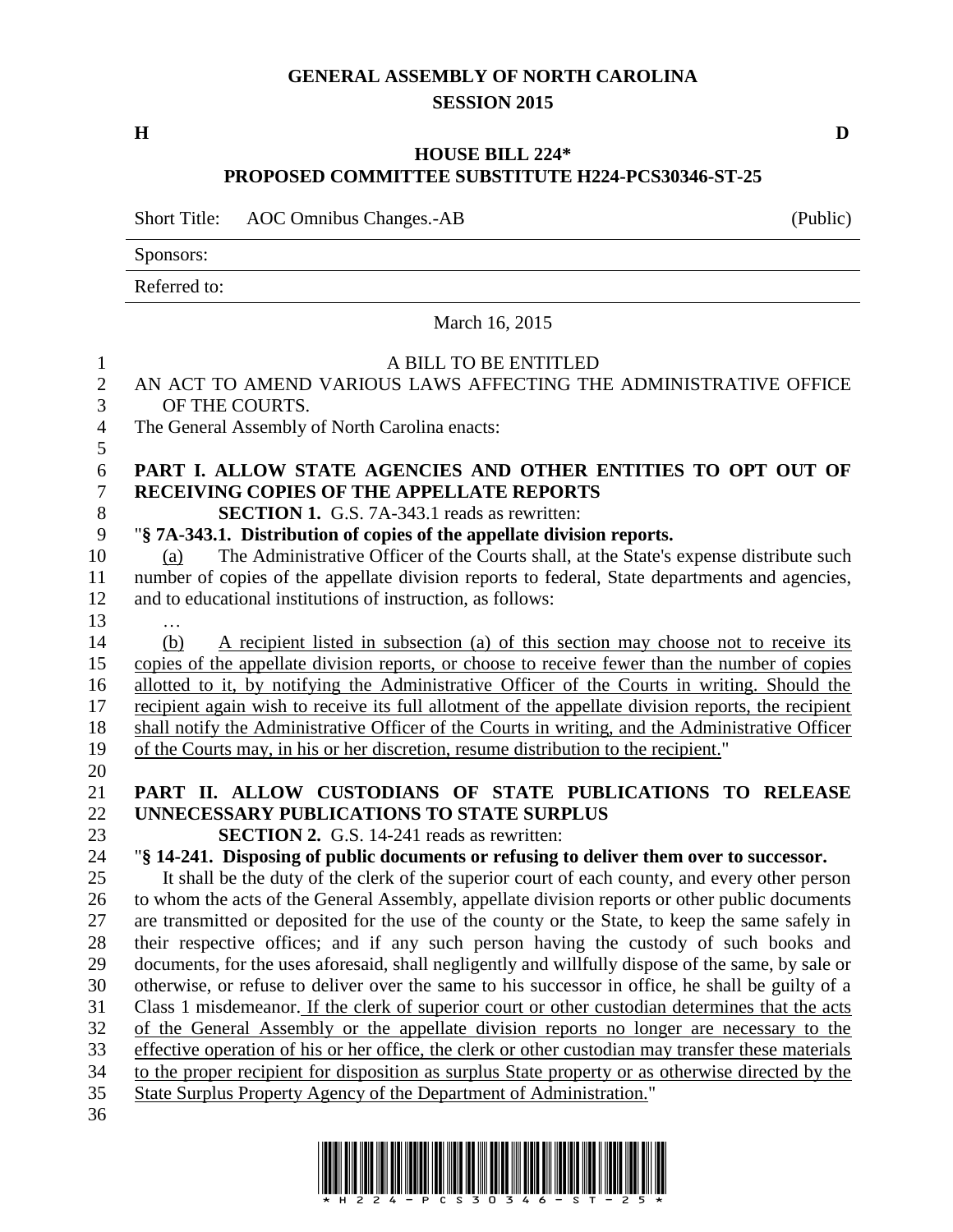|                |                                                                                                      | <b>General Assembly Of North Carolina</b><br><b>Session 2015</b>                                                      |  |
|----------------|------------------------------------------------------------------------------------------------------|-----------------------------------------------------------------------------------------------------------------------|--|
| $\mathbf{1}$   |                                                                                                      | PART III. REQUIRE THE CLERK OF SUPERIOR COURT TO REPORT                                                               |  |
| $\sqrt{2}$     |                                                                                                      | CONDITIONAL DISCHARGES TO THE ADMINISTRATIVE OFFICE OF THE                                                            |  |
| 3              |                                                                                                      | COURTS TO ASSIST THE COURT IN EVALUATING A DEFENDANT'S                                                                |  |
| $\overline{4}$ |                                                                                                      | <b>ELIGIBILITY FOR THE CONDITIONAL DISCHARGE</b>                                                                      |  |
| 5              |                                                                                                      | <b>SECTION 3.</b> G.S. 15A-150(a) reads as rewritten:                                                                 |  |
| $\sqrt{6}$     | " $(a)$                                                                                              | Notification to AOC. - The clerk of superior court in each county in North Carolina                                   |  |
| $\tau$         |                                                                                                      | shall, as soon as practicable after each term of court, file with the Administrative Office of the                    |  |
| $8\phantom{1}$ |                                                                                                      | Courts the names of the following:                                                                                    |  |
| 9              | (1)                                                                                                  | Persons granted an expunction under this Article.                                                                     |  |
| 10             | (2)                                                                                                  | Persons granted a conditional discharge under G.S. 14-50.29.                                                          |  |
| 11             | (3)                                                                                                  | Persons granted a conditional discharge under G.S. 90-96 or G.S. 90-113.14.                                           |  |
| 12             | (4)                                                                                                  | Repealed by Session Laws 2010-174, s. 7, effective October 1, 2010.                                                   |  |
| 13             | $\left(5\right)$                                                                                     | Persons granted a conditional discharge under G.S. 14-204.                                                            |  |
| 14             | (6)                                                                                                  | Persons granted a dismissal upon completion of a conditional discharge                                                |  |
| 15             |                                                                                                      | under G.S. 14-50.29, 14-204, 14-313(f), 15A-1341(a4),<br>90-96,<br><b>or</b>                                          |  |
| 16             |                                                                                                      | 90-113.14."                                                                                                           |  |
| 17             |                                                                                                      |                                                                                                                       |  |
| 18             |                                                                                                      | PART IV. MAKE CONFORMING CHANGES REGARDING<br><b>ACCESS</b><br><b>TO</b>                                              |  |
| 19             |                                                                                                      | EXPUNCTION INFORMATION FOR LAW ENFORCEMENT EMPLOYMENT                                                                 |  |
| 20             | <b>PURPOSES</b>                                                                                      |                                                                                                                       |  |
| 21             |                                                                                                      | <b>SECTION 4.</b> G.S. 15A-151(a) reads as rewritten:                                                                 |  |
| 22             | "(a)                                                                                                 | The Administrative Office of the Courts shall maintain a confidential file containing                                 |  |
| 23             |                                                                                                      | the names of those people for whom it received a notice under G.S. 15A-150. The information                           |  |
| 24             |                                                                                                      | contained in the file may be disclosed only as follows:                                                               |  |
| 25             | (1)                                                                                                  | To a judge of the General Court of Justice of North Carolina for the purpose                                          |  |
| 26<br>27       |                                                                                                      | of ascertaining whether a person charged with an offense has been<br>previously granted a discharge or an expunction. |  |
| 28             | (2)                                                                                                  | To a person requesting confirmation of the person's own discharge or                                                  |  |
| 29             |                                                                                                      | expunction, as provided in G.S. 15A-152.                                                                              |  |
| 30             | (3)                                                                                                  | To the General Court of Justice of North Carolina in response to a subpoena                                           |  |
| 31             |                                                                                                      | or other court order issued pursuant to a civil action under G.S. 15A-152.                                            |  |
| 32             | (4)                                                                                                  | If the criminal record was expunged pursuant to G.S. 15A-145.4 or                                                     |  |
| 33             |                                                                                                      | G.S. 15A-145.5, G.S. 15A-145.4, 15A-145.5, or 15A-145.6, to State and                                                 |  |
| 34             |                                                                                                      | local law enforcement agencies for employment purposes only.                                                          |  |
| 35             | (5)                                                                                                  | If the criminal record was expunged pursuant to G.S. 15A-145.4, 15A-145.5,                                            |  |
| 36             |                                                                                                      | or [15A-]145.6, to the North Carolina Criminal Justice Education and                                                  |  |
| 37             |                                                                                                      | Training Standards Commission for certification purposes only.                                                        |  |
| 38             | (6)                                                                                                  | If the criminal record was expunged pursuant to G.S. 15A-145.4, 15A-145.5,                                            |  |
| 39             |                                                                                                      | or 15A-145.6, to the North Carolina Sheriffs' Education and Training                                                  |  |
| 40             |                                                                                                      | Standards Commission for certification purposes only."                                                                |  |
| 41             |                                                                                                      |                                                                                                                       |  |
| 42             |                                                                                                      | PART V. CLARIFY THAT THE COURT MAY ORDER SUPERVISED PROBATION                                                         |  |
| 43             |                                                                                                      | FOR ANY CONDITIONAL DISCHARGE OR DEFERRED PROSECUTION                                                                 |  |
| 44             |                                                                                                      | <b>SECTION 5.</b> G.S. 15A-1342(a1) reads as rewritten:                                                               |  |
| 45             | $"$ (al)                                                                                             | Supervision of Defendants on Deferred Prosecution or Conditional Discharge. – The                                     |  |
| 46             |                                                                                                      | Section of Community Corrections of the Division of Adult Correction of the Department of                             |  |
| 47             | Public Safety may be ordered by the court to supervise an offender's compliance with the terms       |                                                                                                                       |  |
| 48             |                                                                                                      | of a conditional discharge or deferred prosecution agreement entered into under                                       |  |
| 49             | G.S. 15A-1341(a1), (a3), or (a4). agreement. Violations of the terms of the agreement or             |                                                                                                                       |  |
| 50             | conditional discharge shall be reported to the court as provided in this Article and to the district |                                                                                                                       |  |

attorney in the district in which the agreement was entered."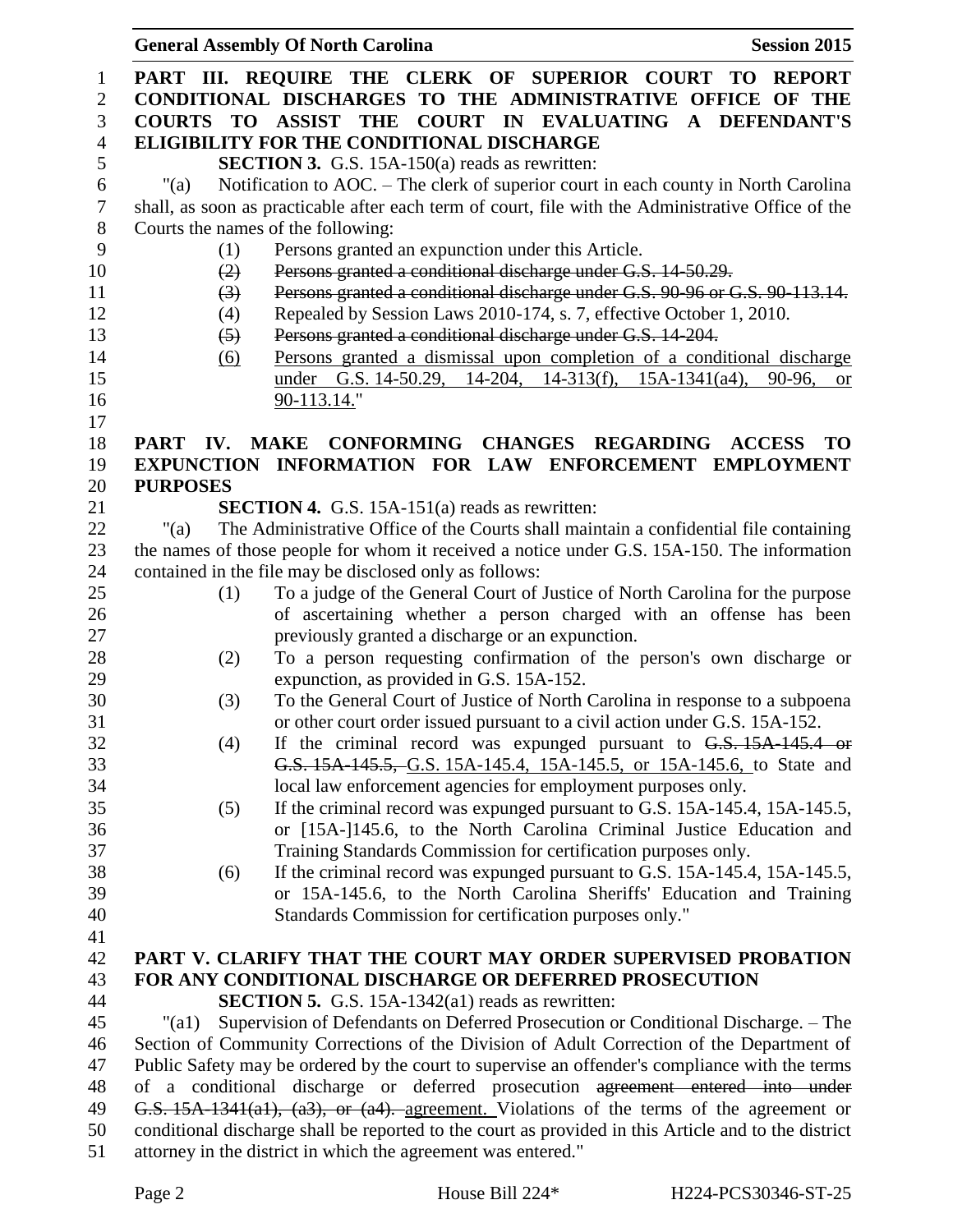**General Assembly Of North Carolina Session 2015** 

| 1               |                                                                                                        |  |  |
|-----------------|--------------------------------------------------------------------------------------------------------|--|--|
| $\mathbf{2}$    | <b>ALLEVIATE</b><br><b>DUPLICATIVE</b><br><b>PART</b><br>VI.<br><b>REPORTING</b><br><b>REQUIREMENT</b> |  |  |
| 3               | <b>CURRENTLY IMPOSED UPON CLERKS OF SUPERIOR COURT</b>                                                 |  |  |
| $\overline{4}$  | <b>SECTION 6.</b> G.S. 148-32.1(c) is repealed.                                                        |  |  |
| 5               |                                                                                                        |  |  |
| 6               | PART VII. ELIMINATE OUTDATED REQUIREMENT FOR CLERKS<br>OF                                              |  |  |
| $\tau$          | SUPERIOR COURT TO REPORT INFORMATION ON ATTORNEYS IN THE                                               |  |  |
| $8\,$           | <b>COUNTY TO THE SECRETARY OF STATE</b>                                                                |  |  |
| 9               | <b>SECTION 7.</b> G.S. 7A-110 is repealed.                                                             |  |  |
| 10              |                                                                                                        |  |  |
| 11              | PART VIII. ELIMINATE UNNECESSARY PRINTING REPORT                                                       |  |  |
| 12              | <b>SECTION 8.</b> G.S. 7A-343.3 reads as rewritten:                                                    |  |  |
| 13              | "§ 7A-343.3. Appellate Courts Printing and Computer Operations Fund.                                   |  |  |
| 14              | The Appellate Courts Printing and Computer Operations Fund is established within the                   |  |  |
| 15              | Judicial Department as a nonreverting, interest-bearing special revenue account. Accordingly,          |  |  |
| 16              | interest and other investment income earned by the Fund shall be credited to it. All moneys            |  |  |
| 17              | collected through charges to litigants for the reproduction of appellate records and briefs under      |  |  |
| 18              | G.S. 7A-11 and G.S. 7A-20(b) shall be remitted to the State Treasurer and held in this Fund.           |  |  |
| 19              | Moneys in the Fund shall be used to support the print shop operations of the Supreme Court             |  |  |
| 20              | and the Court of Appeals, including personnel, maintenance, and capital costs. The Judicial            |  |  |
| 21              | Department may create and maintain receipt-supported positions for these purposes but shall            |  |  |
| 22              | report to the Chairs of the Senate and House of Representatives Appropriations Subcommittees           |  |  |
| 23              | on Justice and Public Safety prior to creating such new positions.                                     |  |  |
| 24              | The Judicial Department shall report to the Chairs of the Senate and House of                          |  |  |
| 25              | Representatives Appropriations Subcommittees on Justice and Public Safety by January 1 of              |  |  |
| 26              | each year on all receipts and expenditures of the Fund."                                               |  |  |
| 27              |                                                                                                        |  |  |
| 28              | PART IX. VEST RESPONSIBILITY FOR SETTING LIABILITY LIMIT<br>ON                                         |  |  |
| 29              | NONECONOMIC DAMAGES WITH THE OFFICE OF STATE BUDGET AND                                                |  |  |
| 30              | <b>MANAGEMENT</b>                                                                                      |  |  |
| 31              | <b>SECTION 9.</b> G.S. 90-21.19(a) reads as rewritten:                                                 |  |  |
| 32              | Except as otherwise provided in subsection (b) of this section, in any medical<br>"(a)                 |  |  |
| 33              | malpractice action in which the plaintiff is entitled to an award of noneconomic damages, the          |  |  |
| 34              | total amount of noneconomic damages for which judgment is entered against all defendants               |  |  |
| 35              | shall not exceed five hundred thousand dollars (\$500,000). Judgment shall not be entered              |  |  |
| 36              | against any defendant for noneconomic damages in excess of five hundred thousand dollars               |  |  |
| 37              | (\$500,000) for all claims brought by all parties arising out of the same professional services.       |  |  |
| 38              | On January 1 of every third year, beginning with January 1, 2014, the Administrative Office of         |  |  |
| 39              | the Courts Office of State Budget and Management shall reset the limitation on damages for             |  |  |
| 40              | noneconomic loss set forth in this subsection to be equal to five hundred thousand dollars             |  |  |
| 41              | (\$500,000) times the ratio of the Consumer Price Index for November of the prior year to the          |  |  |
| 42              | Consumer Price Index for November 2011. The Administrative Office of the Courts-Office of              |  |  |
| 43              | State Budget and Management shall inform the Revisor of Statutes of the reset limitation. The          |  |  |
| 44              | Revisor of Statutes shall publish this reset limitation as an editor's note to this section. In the    |  |  |
| 45              | event that any verdict or award of noneconomic damages stated pursuant to G.S. 90-21.19B               |  |  |
| 46              | exceeds these limits, the court shall modify the judgment as necessary to conform to the               |  |  |
| 47              | requirements of this subsection."                                                                      |  |  |
| $\overline{AB}$ |                                                                                                        |  |  |

## 48<br>49 **PART X. EFFECTIVE DATE**